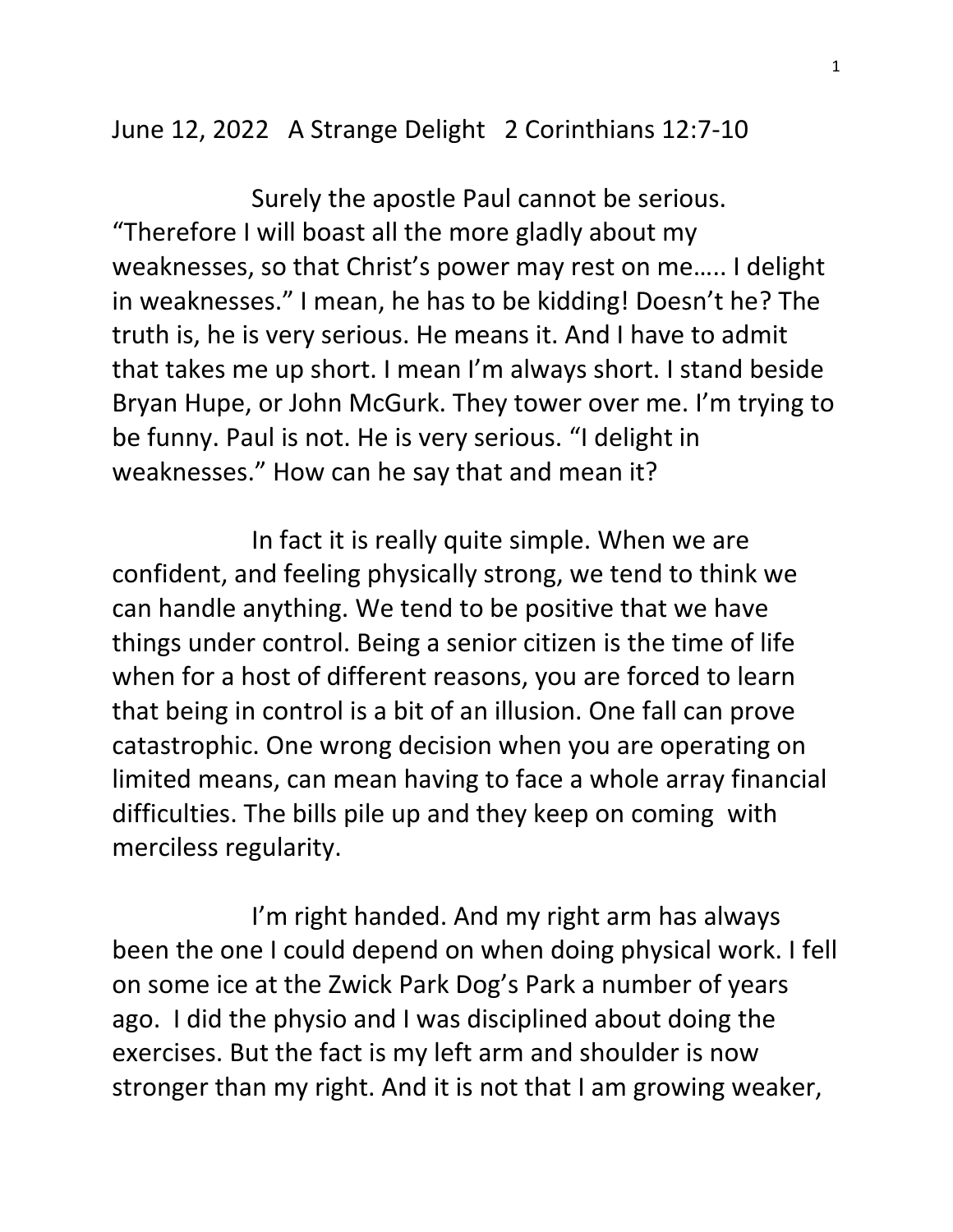it is the fact that my recovery was never complete. Just holding my right hand above my head is difficult beyond a few minutes. I find it hard to think of delighting in my weakness. And then there is the other fact that if a do any kind of physical work in the morning, by mid afternoon I am a spent force.

 But here is what Paul is getting at. Insults, hardships, persecutions, difficulties. He makes an observation that you and I are tempted to dismiss as so much dreaming…"For when I am weak, then I am strong." Is this possible? Yes it is. Yes it is! We have a tendency to think that weakness is the same as dependency. That's not true. And particularly when it comes to matters of faith, faithful living, taking care of your own spiritual journey, dependency is key. Paul learned a lesson about the Lordship of Jesus. When I am weak, then I am strong." How does that work?

 Fact. When I am weak, I need help. I need the assistance of others. I have had to recognize that I am approaching that time when I will no longer be able to pretend that I can go on as I have done for the balance of my life. I can see the time is coming when I am going to have to give up this life of ministry that has been mine for the better part of 57 years. I really want to resist the need to accept change, brought on by age.

 The truth is when I can no longer argue that I am weak, I can let go and seek help. The help of my friends. The help of my brothers and sisters in the church. The help of God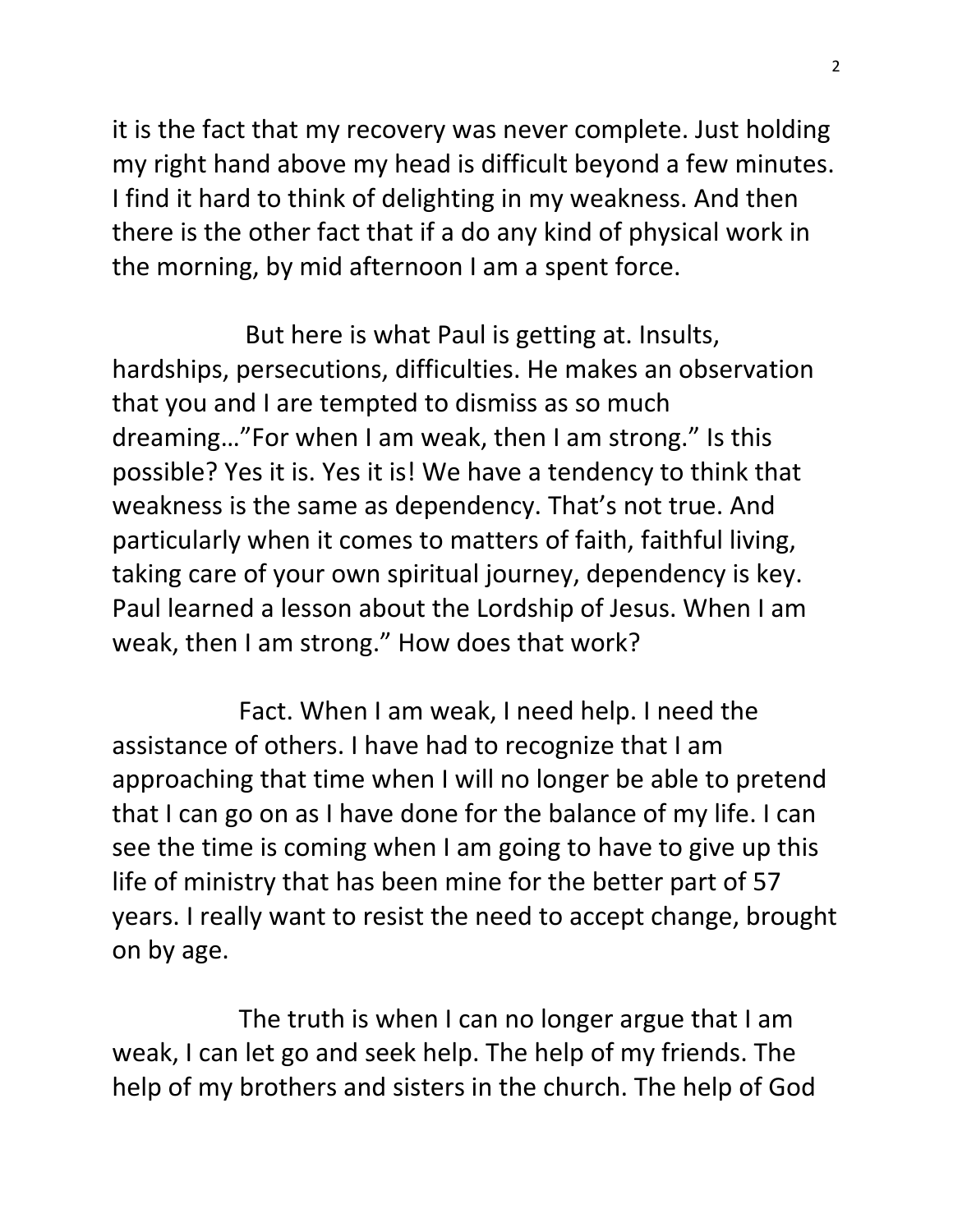HIMSELF. A time of weakness is driving me to my knees. I am having to be more dependent on the Lord my God than I have ever been in the greater part of my life. I am used to saying, "I can do that!" Whereas I am now approaching the time when I am going to have to admit….I can't. And the help I need is not simply that of my friends, but the help of my truest friend, Jesus. I remember counselling a dear friend, a man I had worked with for twenty years. He said, "I feel like I am losing control of everything." And I said the words so easily. "Control is an illusion. Rob, the truth is you are seeing things very clearly. What we have to figure out is how to find a way forward."

 That is the genius of the apostle Paul in this part of the 2<sup>nd</sup> Corinthian letter. He has found the secret and he shares the secret of the way forward as it becomes obvious that control over our circumstances is and always has been an illusion. "That is why for Christ's sake, I delight in weaknesses. In insults." He has been insulted. "In hardships." He has been through hard times and they are going to get harder. "In persecutions." Paul has been persecuted by his own race, to some degree he has been persecuted by the church in Corinth. He is being persecuted and will be persecuted by the Roman Empire of which he is a citizen. "In difficulties." He has faced difficult circumstances again and again, and that is not about to change. So what has he said? "I will boast all the more gladly about my weaknesses, so that Christ's power may rest on me….For when I am weak, then I am strong."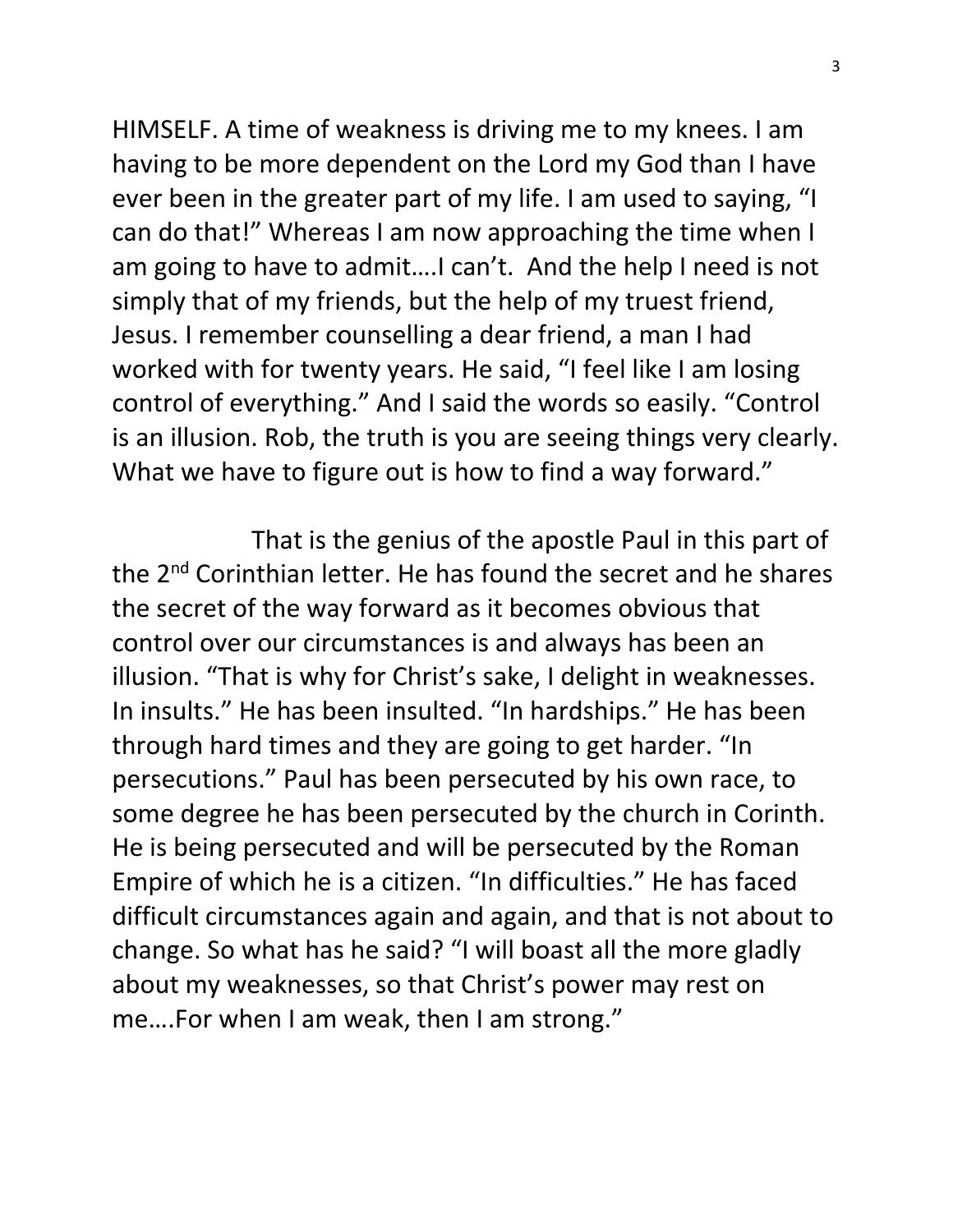He is going to face the truth about himself and his circumstances and he is going to lean all the more on Jesus. To the very end. Death in Rome in 67 A.D. What he is saying is, his life is not his. It was given him by God. Jesus opened his eyes on the Road to Damascus by making him physically blind. Given back his sight he has poured his energy into the cause of telling people about the love of God in Jesus Christ, no matter what the circumstances happen to be. He recognizes his string is running out. So what does he do? He puts himself in the hands of his Lord and Saviour, come what may.

 We recognize him as one of the strongest proponents of the faith. Most of us want to learn to be like him, following Jesus, come what may. No matter what. To the end of his days. 67 A.D. in Rome. We wonder how he could be so strong. How he could do that. In a time of weakness, he recognized he was no longer in control if he ever was in control. In fact he believed he was living his God given destiny. So are you. So am I. And when I am weak, I need to submit to the will of the God who made me, the Lord who redeemed me, the Holy Spirit who comforts me…and let HIM lead me forward. "That is why for Christ's sake, I delight in weaknesses.''

 And when I say that is a strange delight I mean, what the Oxford Dictionary includes in its list of meanings for strange. Novel, singular, surprising, unexpected. For when I am weak….then I am strong.

Let us pray;